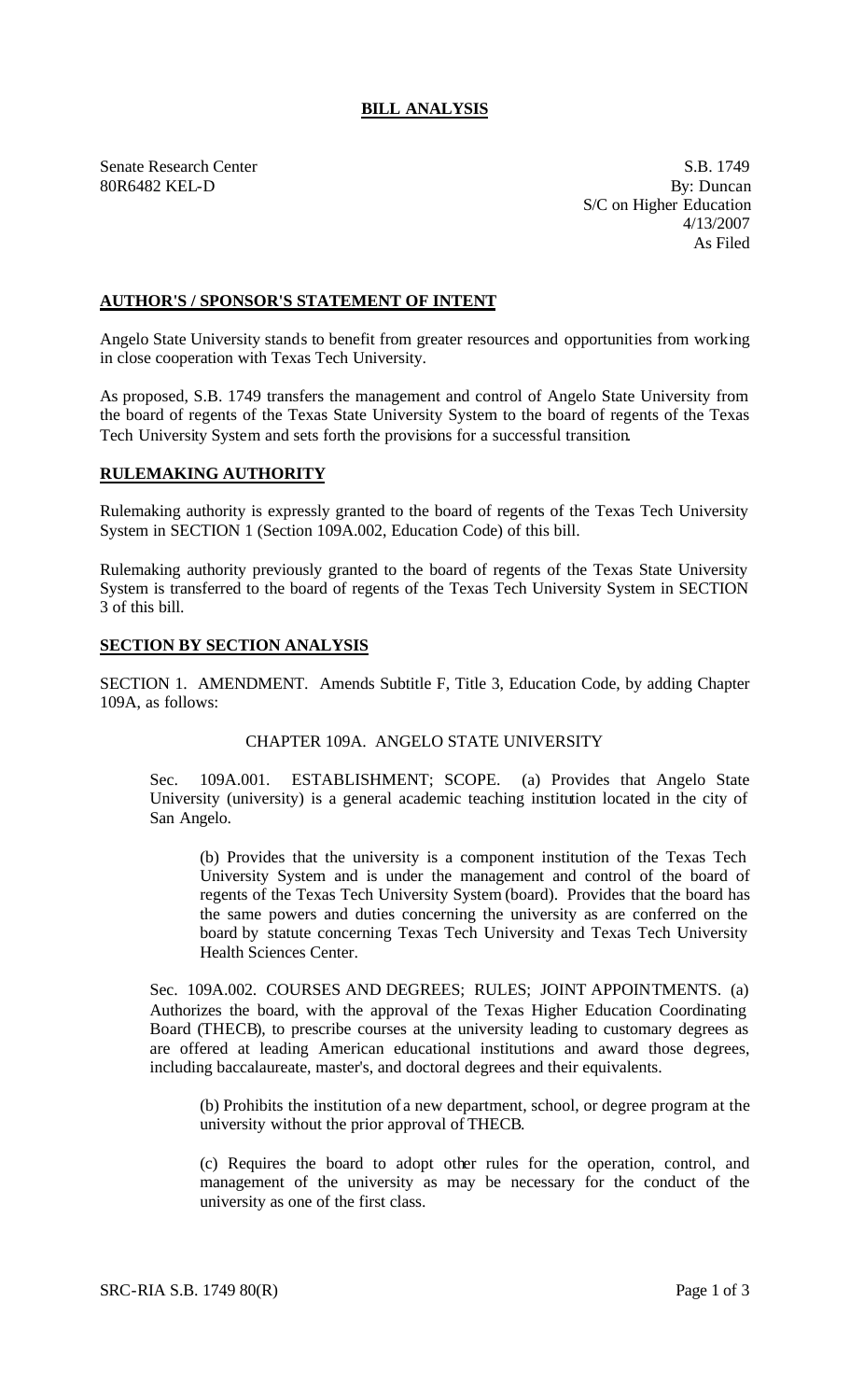(d) Authorizes the board to make joint faculty appointments in the university and in other institutions under its governance. Requires the apportionment of the salary of a joint appointee.

Sec. 109A.003. OBLIGATIONS AND BENEFITS OF STATE LAW. Provides that the university is subject to the obligations and entitled to the benefits of all laws of this state applicable to all other state institutions of higher education, except that this subchapter prevails to the extent of any conflict between this subchapter and any other law of this state.

Sec. 109A.004. MILITARY TRAINING. Prohibits the university from requiring a student to participate in military training as a condition for admission to or graduation from the university.

SECTION 2. TRANSFER OF GOVERNANCE OF UNIVERSITY. Provides that the governance, control, management, and property of the university are transferred from the board of regents of the Texas State University System to the board of regents of the University of Texas Tech University System. Provides that the transfer is governed by Sections 3 through 7 of this Act.

SECTION 3. POWERS AND DUTIES; RULES AND POLICIES. (a) Requires the board, when the transfer takes place, to govern, operate, manage, and control the university and all land, buildings, facilities, improvements, equipment, supplies, and property belonging to and constituting the university under the powers and duties conferred by law on the board of regents.

(b) Provides that rules and policies adopted by the board of regents of the Texas State University System to govern the university that are in effect when the transfer takes effect are continued in effect until adopted, repealed, or superseded by the board. Authorizes the board to adopt rules and policies applicable to the university in anticipation of the transfer authorized by this Act.

SECTION 4. CONTRACTS AND WRITTEN OBLIGATIONS, INCLUDING BONDS. Provides that contracts and written obligations of every kind and character entered into by the board of regents of the Texas State University System for and on behalf of the university, including bonds, are considered ratified, confirmed, and validated by the board on the effective date of the transfer. Provides that in those contracts and written obligations, the board is substituted for and stands and acts in the place of the board to the extent permitted by law.

SECTION 5. EFFECT OF TRANSFER ON STUDENTS AND EMPLOYEES. (a) Provides that the transfer of the governance of the university under this Act does not affect the status of any student of the university.

(b) Provides that the transfer of the governance of the university under this Act does not affect the employment status or accrued benefits of a person employed by the university when the transfer takes effect.

SECTION 6. CURRENT FUNDING. Provides that all funds that, on the effective date of the transfer, have been appropriated or dedicated to or are held for the use and benefit of the university under the governance of the board of regents of the Texas State University System are transferred to the board of regents of the Texas Tech University System for the use and benefit of the university.

SECTION 7. LEGISLATIVE INTENT; ROLE OF COORDINATING BOARD. Provides that it is the intent of the legislature that the transfer of the governance of the university from the board of regents Texas State University System to the board be made without disrupting the students, faculty, staff, or programs of the university. Requires THECB, if those boards of regents are unable to agree as to any matter relating to the transfer, on application of either boards of regents, to resolve the disagreement consistent with the intent of this section and the provisions of this Act as THECB determines is in the best interest of this state and the institution under the governance of the boards of regents. Authorizes the board to issue any orders or take